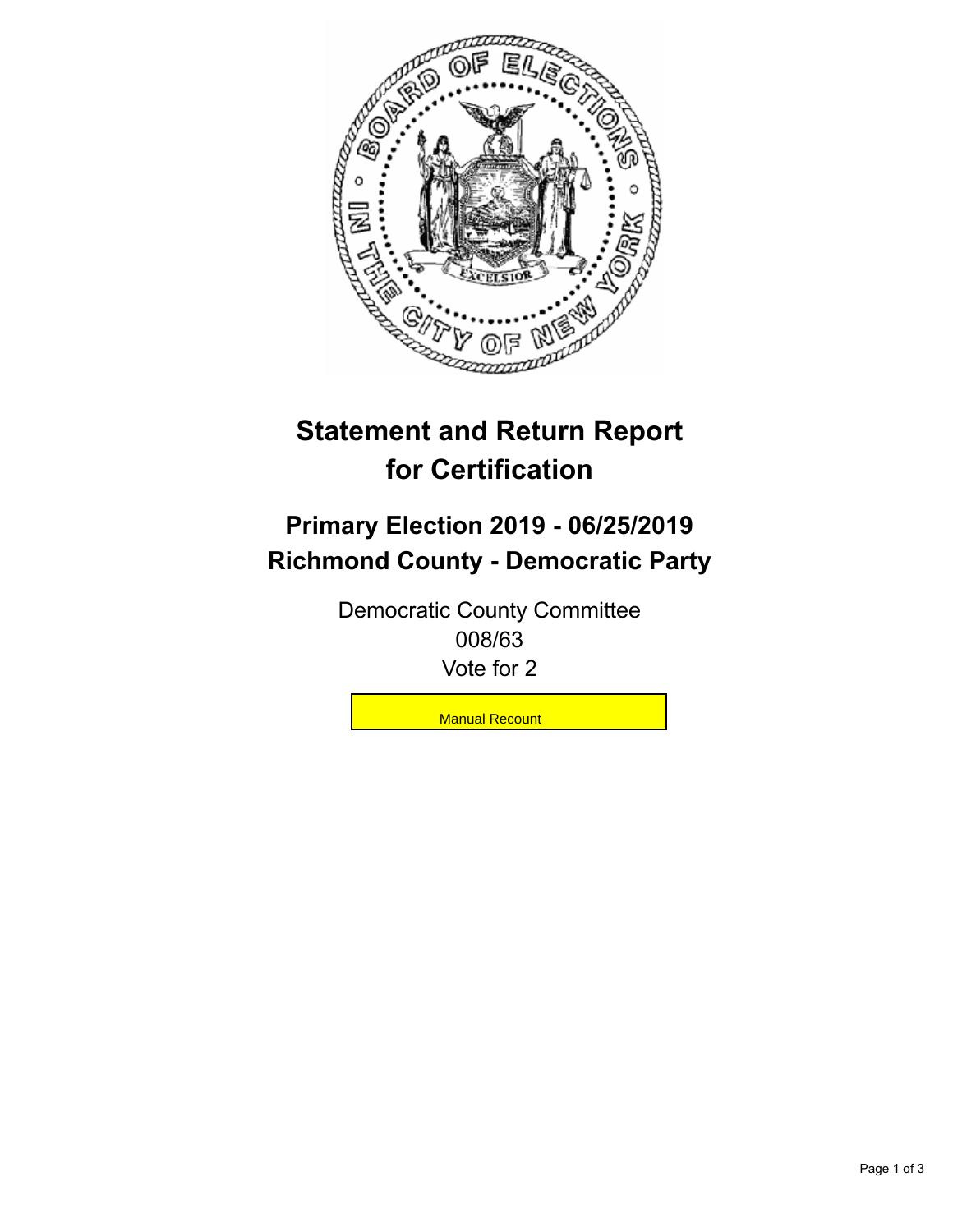

## **Assembly District 63**

| <b>Total Votes</b>                                       | 2        |
|----------------------------------------------------------|----------|
| <b>JOSHUA M. SPANTON</b>                                 | 0        |
| NICOLE DONNELLY                                          |          |
| <b>KARAN MEROLA</b>                                      |          |
| <b>LEONARD MEROLA</b>                                    | $\Omega$ |
| <b>Total Applicable Ballots</b>                          |          |
| Less - Inapplicable Federal/Special Presidential Ballots | 0        |
| <b>Total Ballots</b>                                     |          |
| AFFIDAVIT                                                | 0        |
| ABSENTEE / MILITARY                                      | 0        |
| <b>MANUALLY COUNTED EMERGENCY</b>                        | 0        |
| <b>PUBLIC COUNTER</b>                                    |          |